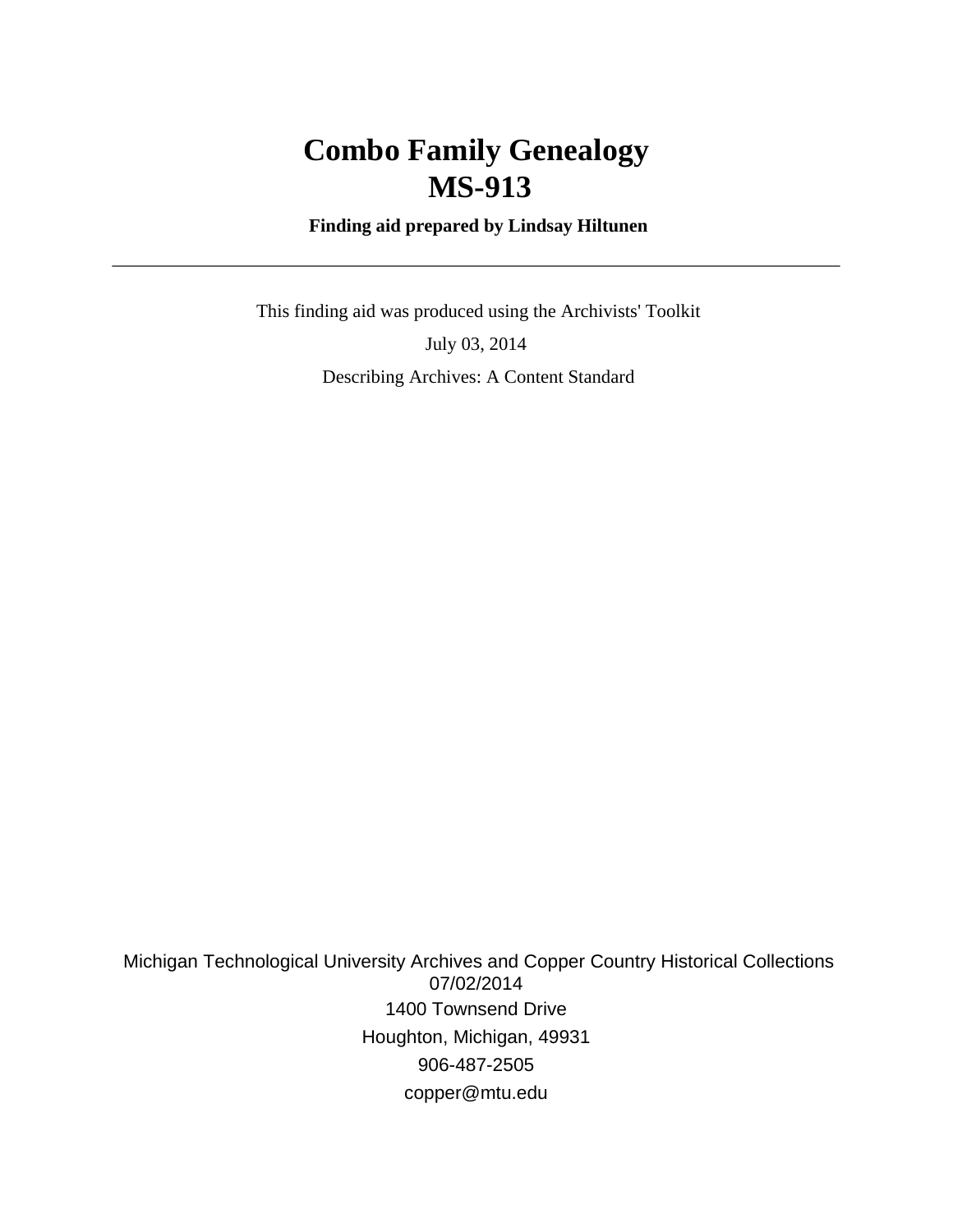# **Table of Contents**

 $\overline{\phantom{a}}$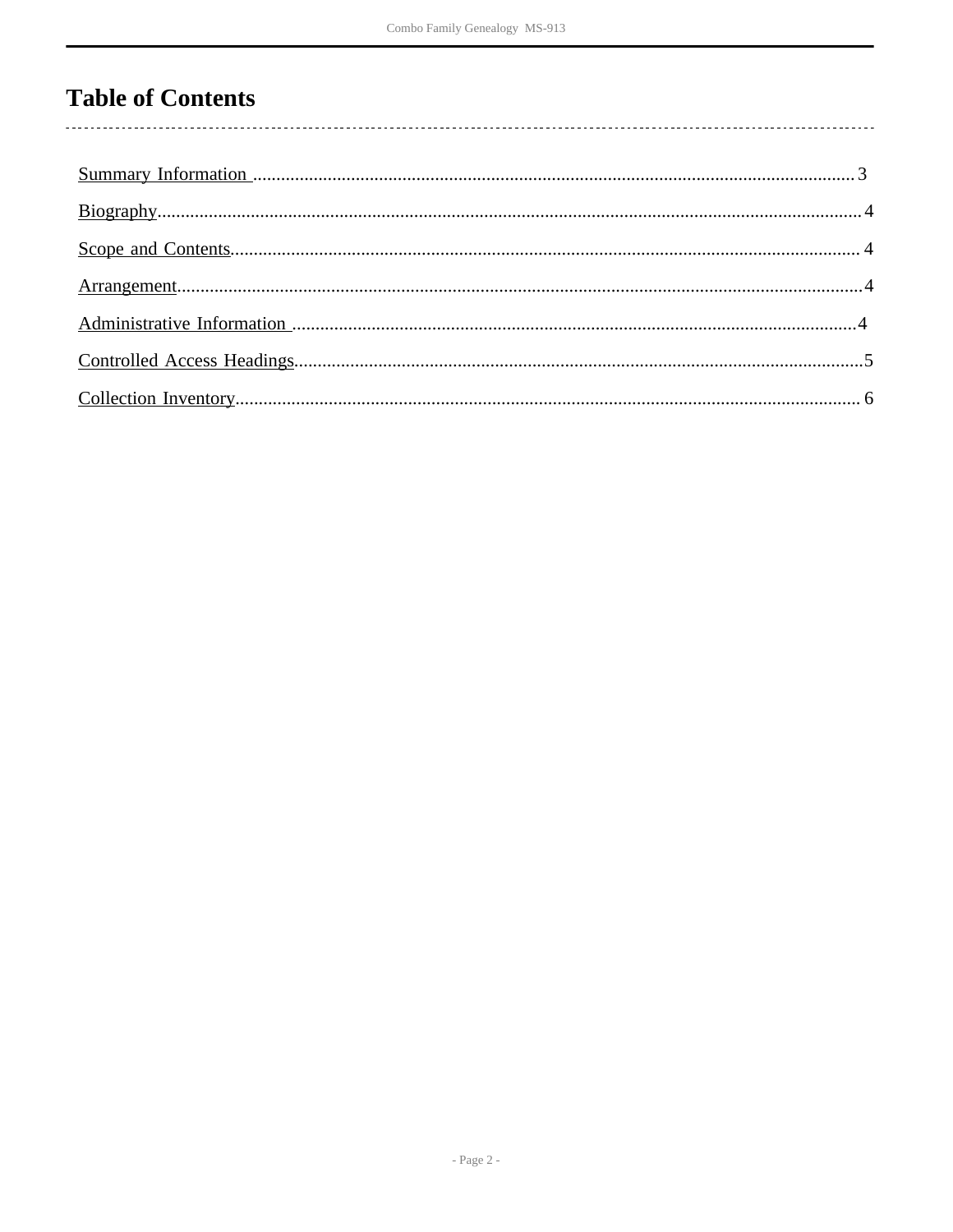# <span id="page-2-0"></span>**Summary Information**

 $\overline{a}$ 

| <b>Repository</b>            | Michigan Technological University Archives and Copper Country<br><b>Historical Collections</b>                                       |
|------------------------------|--------------------------------------------------------------------------------------------------------------------------------------|
| <b>Creator</b>               | Haro, Elizabeth A.                                                                                                                   |
| <b>Creator</b>               | Haro, John C.                                                                                                                        |
| <b>Title</b>                 | <b>Combo Family Genealogy</b>                                                                                                        |
| <b>Date</b>                  | 1994-2002                                                                                                                            |
| <b>Extent</b>                | 0.18 cubic feet; 1 manuscript box $(1/2$ letter size)                                                                                |
| Language                     | English                                                                                                                              |
| <b>Language of Material</b>  | English                                                                                                                              |
| <b>Mixed materials [Box]</b> | $\mathbf{1}$                                                                                                                         |
| <b>Abstract</b>              | Histories, 1994-2002, tracing the lineage of the Combo family, originally<br>from County Cork, Ireland and later Houghton, Michigan. |

### **Preferred Citation**

MS-913, Combo Family Genealogy, Michigan Technological University Archives and Copper Country Historical Collections, Houghton, Michigan.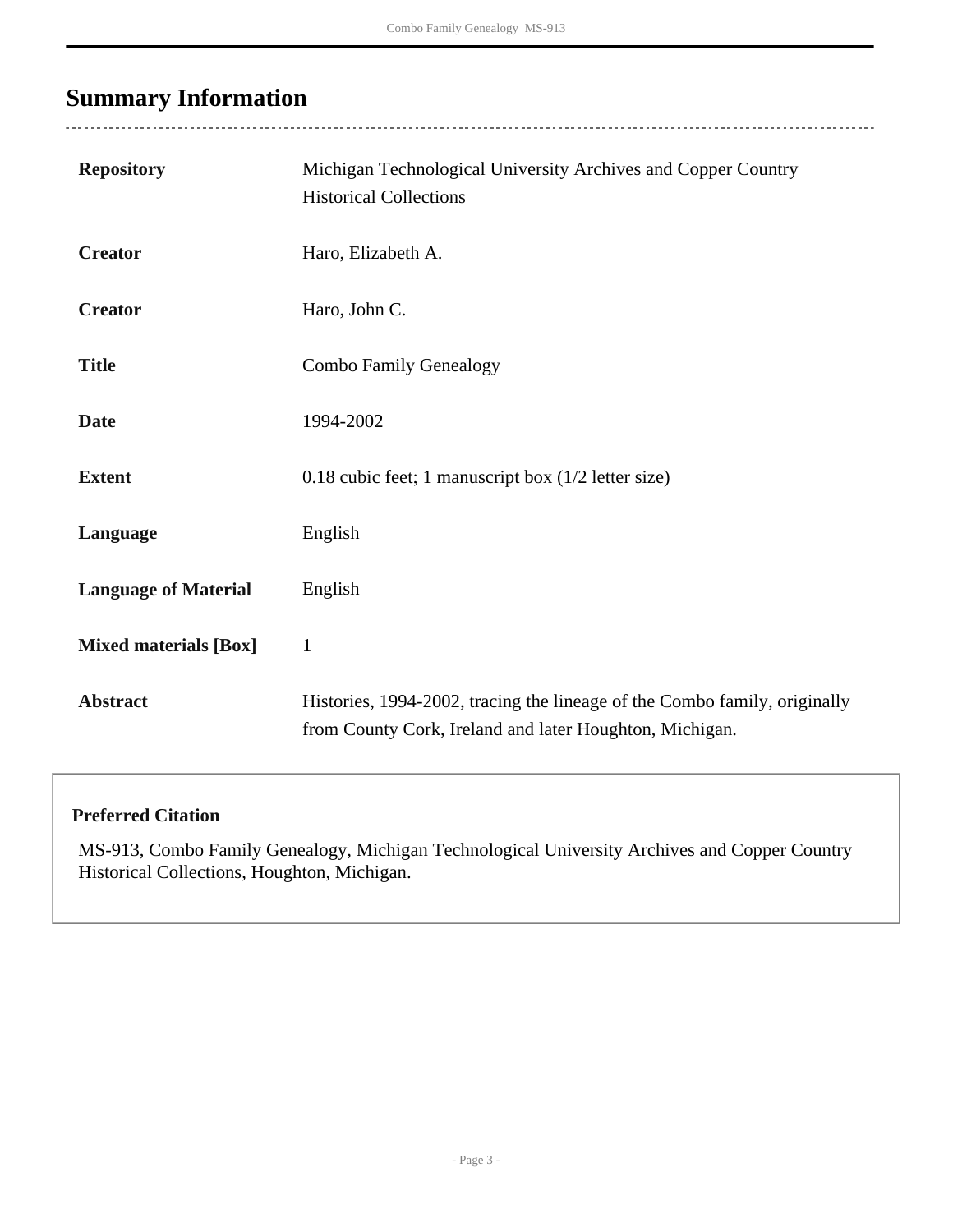# <span id="page-3-0"></span>**Biography**

James Eugene Combo and Julia Shea married in County Cork, Ireland. They ventured to the United States and eventually settled in Houghton County in the late 1800s. They had six children. James Combo passed away in Houghton in 1882. At some point after her husband's death, Julia Combo moved to Butte, Montana. She died in Butte in 1915 at the age of 83. Her son James took her by train back to Michigan to be buried next to her husband. The couple is buried together in Forest Hills Cemetery in Houghton, Michigan.

## <span id="page-3-1"></span>**Scope and Contents**

Histories, 1994-2002, tracing the lineage of the Combo family, originally from County Cork, Ireland and later Houghton, Michigan. The collection includes a Combo family history book created for the 2002 family reunion, pedigree charts, notes, transcribed articles, obituaries, and other ephemera.

### <span id="page-3-2"></span>**Arrangement**

This collection is arranged alphabetically.

### <span id="page-3-3"></span>**Administrative Information**

#### **Publication Information**

Michigan Technological University Archives and Copper Country Historical Collections 07/02/2014

#### **Conditions Governing Access**

Available for use in the Michigan Technological University Archives and Copper Country Historical Collections.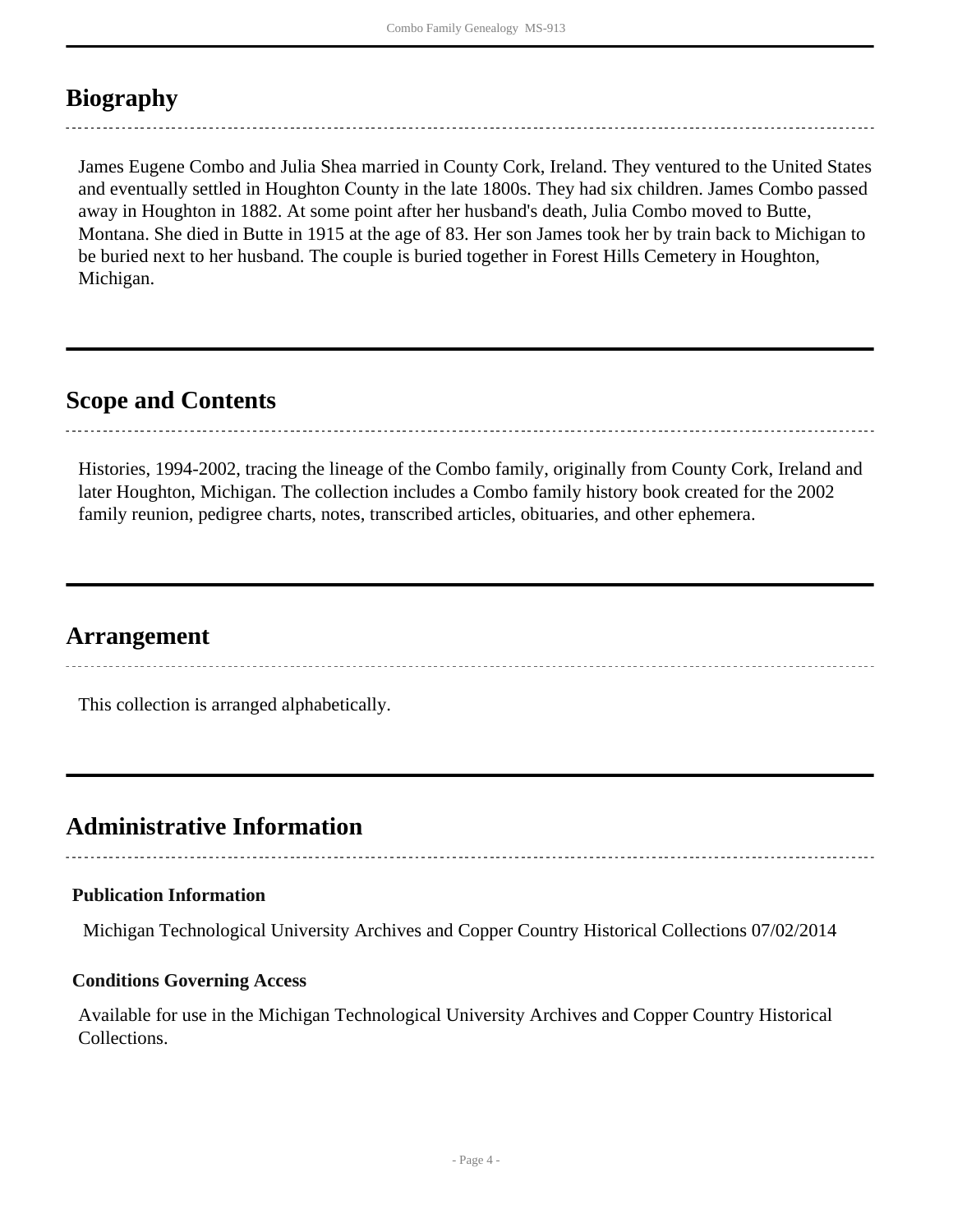#### **Conditions Governing Use**

Various copying restrictions apply. Guidelines are available from Michigan Technological University Archives & Copper Country Historical Collections.

#### **Acquisition**

This collection was donated to the Michigan Technological University Archives and Copper Country Historical Collections by John C. and Elizabeth A. Haro on August 29, 2012.

#### **Processing History**

7/2/2014 by Lindsay Hiltunen

## <span id="page-4-0"></span>**Controlled Access Headings**

#### **Genre(s)**

- Genealogies
- Histories
- Notes
- Obituaries
- Printed ephemera

#### **Geographic Name(s)**

- Calumet (Mich.)
- Houghton (Mich.)

#### **Subject(s)**

• Families--Michigan--History